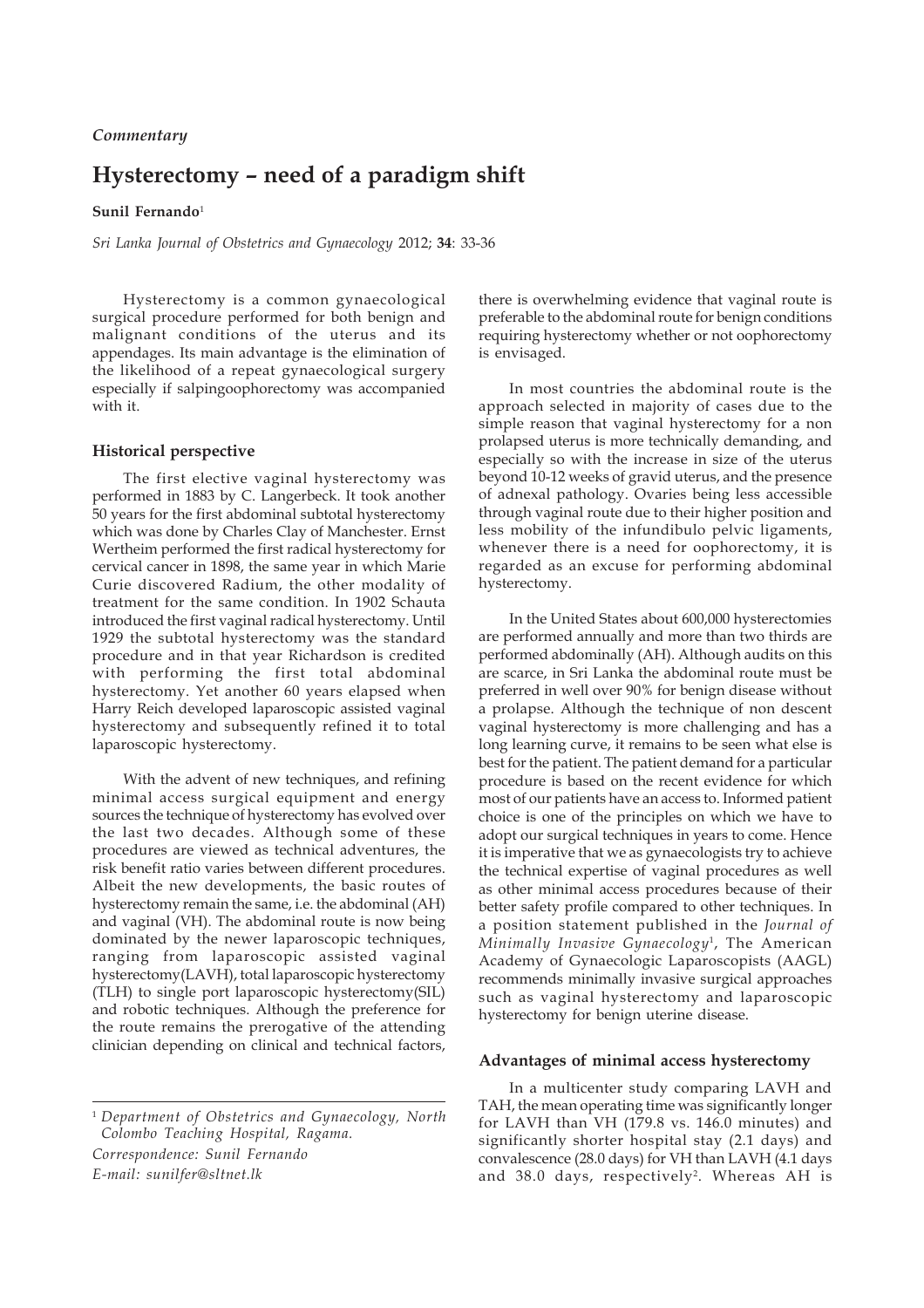associated with two incisions, one being abdominal and the other being vaginal, the vaginal route utilizes only vaginal incision thereby minimizing all the complications related to the abdominal incision, namely post-operative pain, wound infection, dehiscence and ventral hernias. Less post-operative pain allows mobilization of the patient early there by reduces the risk of respiratory infections and deep vain thrombosis.

The mean discharge time was longer for LAVH than for VH (72±4.2 vs. 48±2.6 h; P=0.00). VH resulted in shorter times for paralytic ileus (19±3 vs. 26±3 h; P=0.00) and surgery (71±3 vs. 129±7 min; P=0.00). The intraoperative blood loss was less with VH (186.0±52 vs. 362.7±65 mL; P=0.00)<sup>3</sup>.

VH is feasible with regional anaesthesia and combining with an epidural offers best analgesia for the first post-operative day. This is feasible since regional anaesthesia is always used in non descent VH. Since there is no bowel handling during surgery, the risk of post-operative paralytic ileus is minimal. The risk of return to the operative theatre is remote, hence patients start solid diet within 2-4 hours of the surgery.

Sometimes the pain following VH is due to the use of vaginal retractors which may cause overstretching of the tissues. Using narrow and long specula obviate the need for more pain relief post operatively. In a non-prolapse hysterectomy, approximating the two cardinal ligaments and tying them together could result in more post-operative pain. This is a step that could be safely avoided since the supporting structures are strong and there is no need for repair to prevent future vault prolapse. Blood loss at surgery also remains to be minimal due to less tissue disruption. Sedentary workers are able to return to work in 1-2 weeks. Since there is a high risk of wound infection in obese patients<sup>5</sup> VH offers the best solution for them. Because of lower morbidity and speedy recovery and short hospital stay, it is a cost -effective procedure as well.

#### **Large uterus for vaginal hysterectomy**

Leiomyomas can grow to large volumes and Nappi *et al*<sup>4</sup> in Italy described a myoma of the uterus weighing 27.7 kg. While these are obviously dealt with abdominal route, uteri up to 28 weeks size (1000 g) are amenable for vaginal surgery.

Volume-reducing techniques such as hemisection (bivalving), intramyometrial coring, (Lash procedure), wedge incision (V-type), morcellation and enucleation of myomas of a large uterus has circumvented the main disadvantage of vaginal route for hysterectomy, *viz*

the inadequate space. In all these cases the possibility of malignancy should be excluded to prevent intraabdominal contamination. These steps could be performed once the main blood supply to the uterus is ligated and the colour of the uterus changes and assumes a pale hue and only after the peritoneal cavity is opened either anteriorly or posteriorly. In a uterus with multiple fibroids, removal of fibroids achieves the much needed space within a short time. It is important to pay attention to the anterior and posterior uterine walls to minimize damage to the rectum and the bladder. Care should be taken in removal of a large uterus with adenomyosis, since it is difficult to morcelate these hard uteri and extra force used to achieve this may damage the adjacent structures.

All these uteri require size reduction by one of the above methods. The factor that determine mostly for the time taken for the procedure is the ease with which this was achieved. Adenomyotic uterus is so hard that it takes a longer time for removal. Size reduction procedures should be commenced only after uterine arteries are tied to minimize bleeding. One should try to go tying pedicles as high as possible before dissecting the uterus. In pedicle suturing, holding the needle at the tip of the needle holder at a sharp angle will help to achieve higher placement of sutures. Up down or down up needle entry method could be used depending on the space available

Traditionally the surgery starts with opening into the pouch of Dougles through posterior colpotomy, but there are situations where this is not possible due to endometriotic adhesions or nodular endometriosis in the recto vaginal septum. In such situations surgery could be continued by dissecting the adhesions vaginally until one reaches the top of the adhesions and bare uterine wall, carefully following the correct tissue planes both by sharp and finger dissections. Dissecting close to the posterior uterine wall is a safe technique to avoid injuries to the rectum and the rectal adhesions could also be assessed with digital rectal examination.

#### **Training in VH**

Having observed and assisted in these procedures one should start with slightly enlarged uteri with some degree of early prolapse in parous patients without previous abdominal surgeries including caesarean section where significant amount of bladder adhesions are observed frequently. When confidence is achieved, one should venture into more difficult situations and gain significant skills. Evaluation of accessibility and mobility of uterus is determined by the operator experience.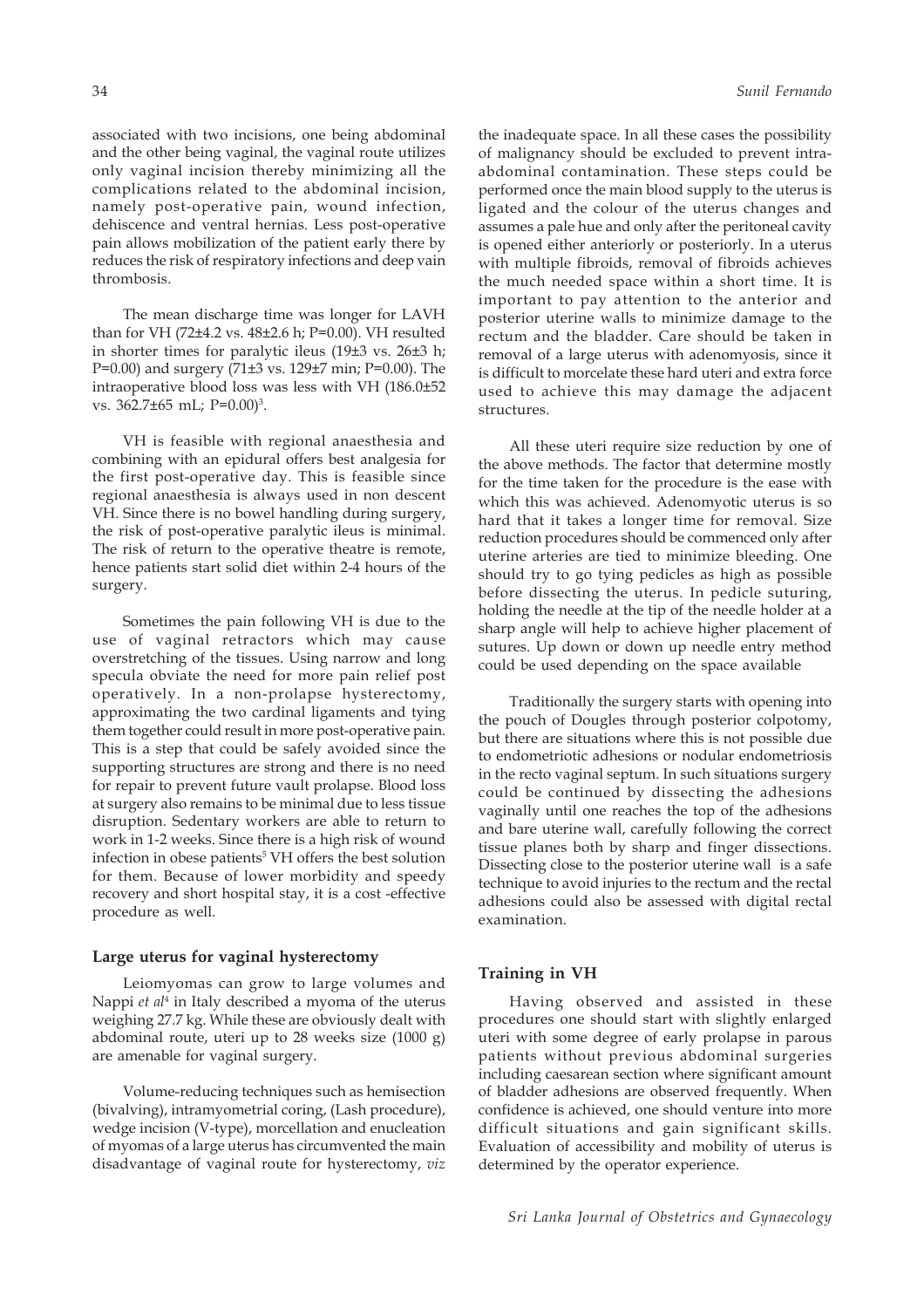## *Hysterectomy – need of a paradigm shift*

Through persistent and inquisitive approach one will soon acquire a steep learning curve. Transferring skills is achieved through observing, assisting and being fostered. Maintaining an audit of the procedures and regular reflection of difficult situations is imperative and help in improving one's skills as well. There should be no hesitancy for conversion to an abdominal procedure and this should not take away one's confidence.

Developing a team of assistants including the nursing staff is important to perfect the procedure and to save time. Post-surgical care staff should be skilled to maintain epidural analgesia.

#### **Our experience with VH for very large uterus**

Out of 92 nonprolapse vaginal hysterectomies performed by the author from March 2010 to March 2012, 26 were with the size over 16-28 weeks gravid uterus. The indications for hysterectomy for these 26 cases included abnormal uterine bleeding in 12 patients, dysmenorrhoea and dyspareunia 6 patients, detection of an abdominal mass in 6 patients and urinary symptoms in 2 patients.



*Figure 2.* **Vaginal oophorectomy for benign ovarian tumour.**



*Figure 1.* **Vaginal hysterectomy for a very large uterus with multiple myomas.**



*Figure 3.* **Vaginal oophorectomy in progress.**

When compared with less than 16 weeks size uteri undergoing VH, the very large uteri of 16-28 weeks size group had a longer mean hospital stay (42.5h vs 32.9h; P=0.00) higher intraoperative blood loss (178.5 vs 114.3 ml; P=0.00) and the mean time taken for surgery was longer (57.5 vs 110.3 mins;  $P=0.00$ ).